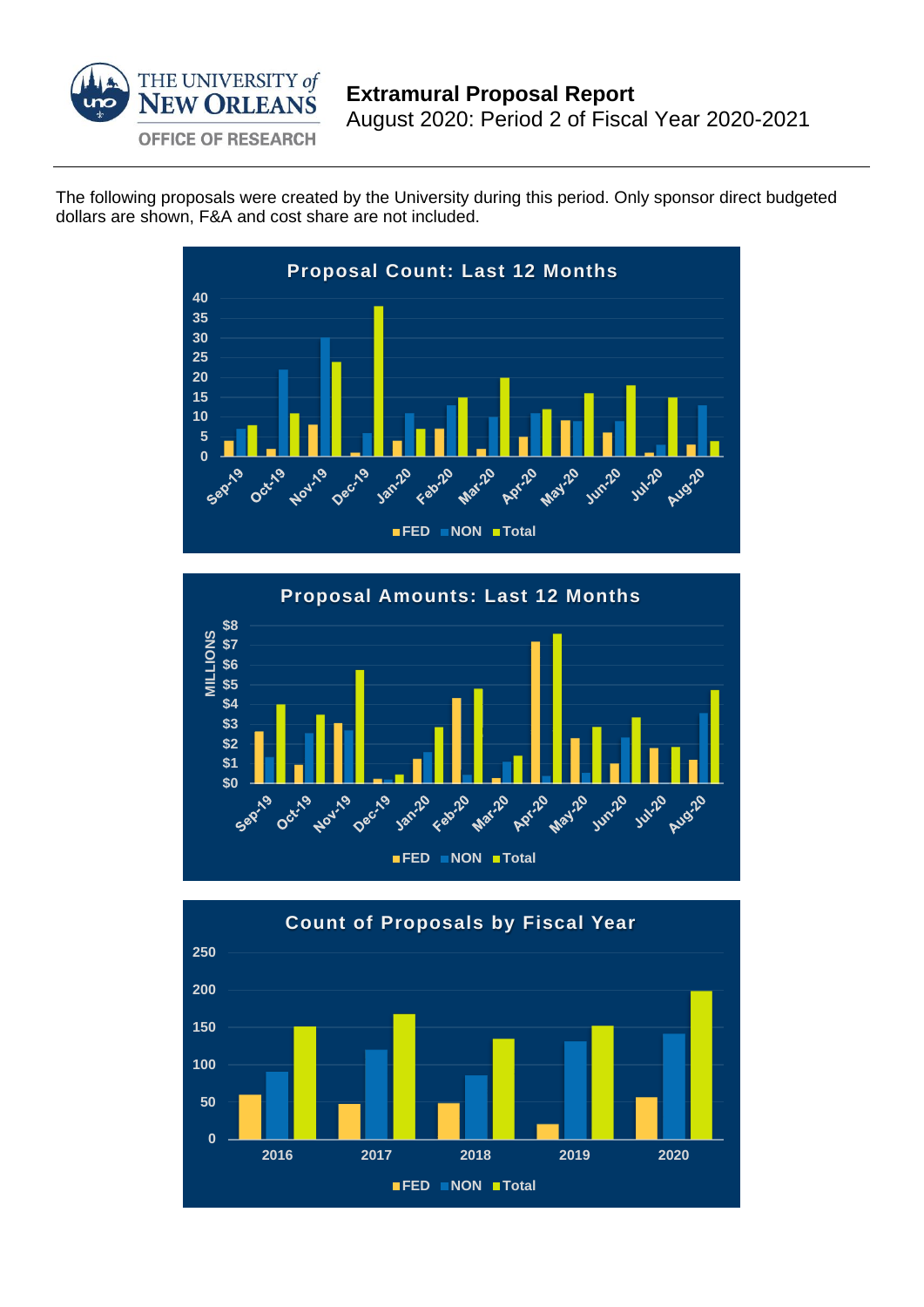#### **Proposals Created by the University of New Orleans AUGUST 2020**

| College/Department<br>PI Name                                         |  |   | Category Fed/NonFed | Agency                             | <b>Project Title</b>                                         | <b>Proposed Amount</b> |  |
|-----------------------------------------------------------------------|--|---|---------------------|------------------------------------|--------------------------------------------------------------|------------------------|--|
| <b>College of Engineering</b><br><b>Civil &amp; Enviromental Engr</b> |  |   |                     |                                    |                                                              |                        |  |
| Cothren.Gianna Marie                                                  |  | B | <b>NON</b>          | Batture, LLC                       | St. Anthony Water Quality Metrics                            | \$1,692                |  |
| Ghose Hajra, Malay                                                    |  | B | <b>FED</b>          | <b>National Science Foundation</b> | REU Site: Interdisciplinary Research in<br>Water             | \$377,487              |  |
| Naval Arch & Marine Engr                                              |  |   |                     |                                    |                                                              |                        |  |
| Xiros, Nikolaos                                                       |  | B | <b>NON</b>          | Wartech Engineering, LLC           | DEVELOPMENT OF A NO-BLADE, NO-<br>ROTOR, ENVIRONMENTALLY FRI | \$362,514              |  |
| Yu, Xiaochuan                                                         |  | B | <b>NON</b>          | LA Board of Regents                | 3D printing of small-scale maritime structural<br>models     | \$10,000               |  |
| Yu, Xiaochuan                                                         |  | B | <b>NON</b>          | LA Board of Regents                | Large-Scale Metal Addictive Manufacturing<br>for Lightweigh  | \$5,000                |  |
| Yu.Xiaochuan                                                          |  | B | <b>NON</b>          | LA Board of Regents                | Laser-based additive manufacturing of metal<br>propellers    | \$10,000               |  |

# **College of LA, Educ, & Hum Dev**

*Fine Arts*

| Mecugni, Anna |  | <b>NON</b> | New Orleans Jazz & Heritage<br>Festival & F | A Slow Dropping | \$5,000 |
|---------------|--|------------|---------------------------------------------|-----------------|---------|
|---------------|--|------------|---------------------------------------------|-----------------|---------|

### **College of Sciences**

*Advanced Materials Reseach Ins*

|            | Poltavets, Viktor                        | В | <b>NON</b> | LA Board of Regents                                    | Nickel 1+/2+ Oxides Isoelectronic with<br>Superconducting   | \$5,000   |  |
|------------|------------------------------------------|---|------------|--------------------------------------------------------|-------------------------------------------------------------|-----------|--|
|            | Wiley, John B                            | В | <b>FED</b> | National Science Foundation                            | REU Site: Advanced Materials Research and<br>Professional S | \$346,149 |  |
| Chemistry  |                                          |   |            |                                                        |                                                             |           |  |
|            | Podgorski, David<br>Christopher          | B | <b>FED</b> | National Science Foundation                            | CAREER: Identification, Isolation, and<br>Quantification of | \$514,303 |  |
|            | <b>Computer Science</b>                  |   |            |                                                        |                                                             |           |  |
|            | Samuel, Benjamin<br>Michael              | В | <b>NON</b> | Intellitraining, LLC                                   | Distance Education via Artificial Reality Labs<br>(DEAR Lab | \$62,258  |  |
|            | Pontchartrain Institute                  |   |            |                                                        |                                                             |           |  |
|            | Foster-<br>Martinez, Madeline<br>Russell | в | <b>NON</b> | <b>Coastal Protection &amp; Restoration</b><br>Authori | LA Coastal Master Plan QA/QC For ICM<br>Runs                | \$15,958  |  |
| Psychology |                                          |   |            |                                                        |                                                             |           |  |
|            | Black, Sarah                             | В | <b>NON</b> | <b>Silicon Valley Community</b><br>Foundation          | Household Income and Child Development in<br>the First Thre | \$58,417  |  |